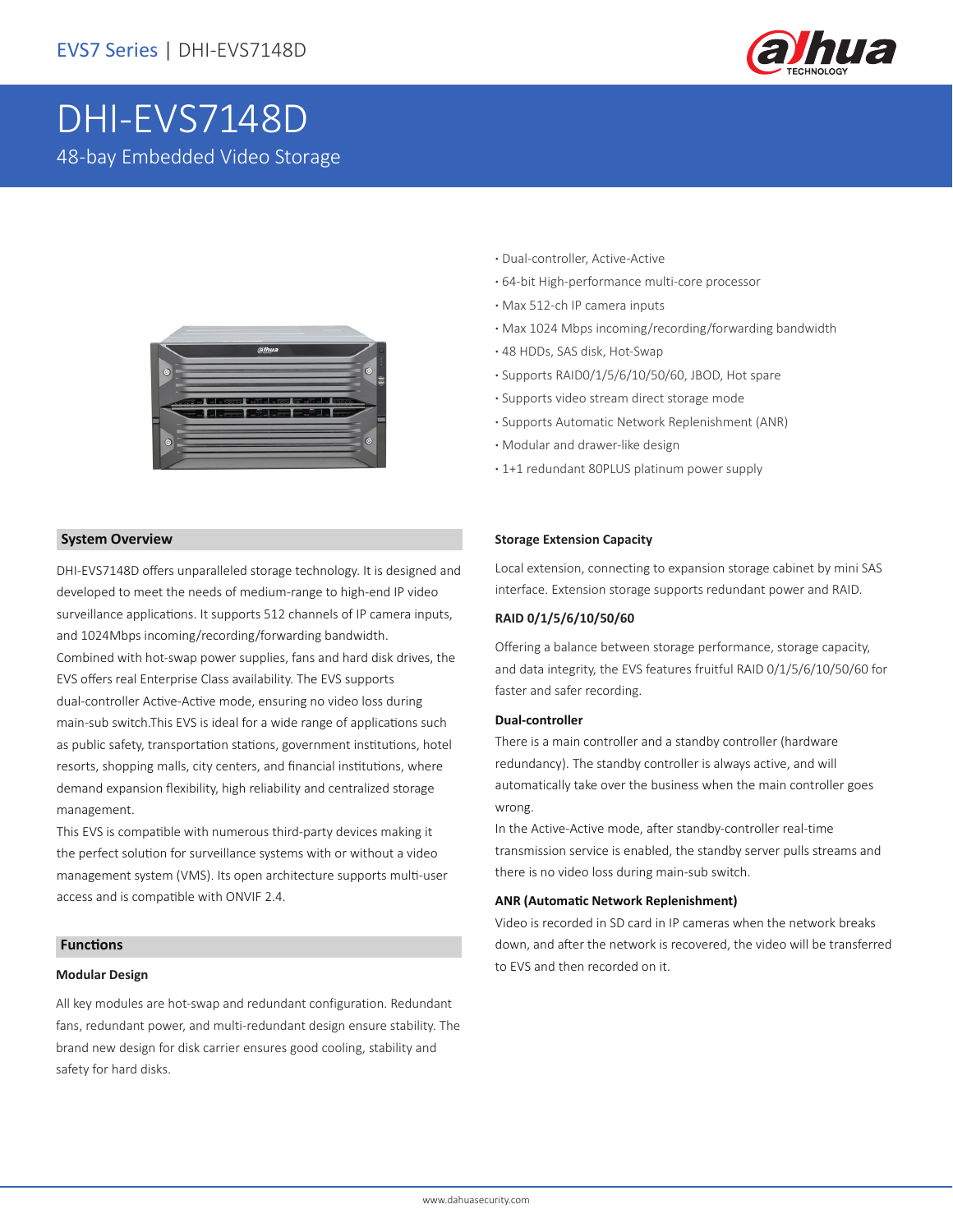# EVS7 Series | DHI-EVS7148D

## **Technical Specification**

## System

| <b>JYJLCIII</b>                            |                                                                                                                                                       |  |  |  |
|--------------------------------------------|-------------------------------------------------------------------------------------------------------------------------------------------------------|--|--|--|
| <b>Main Processor</b>                      | 64-bit multi-core processor                                                                                                                           |  |  |  |
| <b>Operating System</b>                    | <b>Embedded Linux</b>                                                                                                                                 |  |  |  |
| Operating Interface                        | Web                                                                                                                                                   |  |  |  |
| Controller                                 | Dual-controller                                                                                                                                       |  |  |  |
| Cache                                      | 16 GB by default (extendable to 64 GB)/controller                                                                                                     |  |  |  |
| Power Redundancy                           | $1+1$                                                                                                                                                 |  |  |  |
| Port                                       |                                                                                                                                                       |  |  |  |
| SAS                                        | $2 \times$ SAS (up to 12 Gbps)/controller                                                                                                             |  |  |  |
| <b>Network Port</b>                        | $1 \times 1$ GbE management port/controller; $4 \times 1$ GbE<br>LAN ports/controller                                                                 |  |  |  |
| <b>Network Port Extension</b>              | 4×1-GbE LAN ports/controller and 2×10-GbE optical<br>fiber ports/controller are optional                                                              |  |  |  |
| eSATA                                      | 1 × eSATA/controller                                                                                                                                  |  |  |  |
| <b>RS-232</b>                              | 1 × DB9/controller                                                                                                                                    |  |  |  |
| <b>HDMI</b>                                | 1 × HDMI/controller                                                                                                                                   |  |  |  |
| Internal Interface                         |                                                                                                                                                       |  |  |  |
| M.2 SSD Port                               | 2 × NVMe SSD ports/controller                                                                                                                         |  |  |  |
| <b>PCI-E Port</b>                          | 1 × PCI-E X8/controller; 1 × PCI-E X4/controller                                                                                                      |  |  |  |
| Drive Bay                                  | 1 × 2.5 inch SATA/controller                                                                                                                          |  |  |  |
| Disk                                       |                                                                                                                                                       |  |  |  |
| Number of Disk                             | 48                                                                                                                                                    |  |  |  |
| Disk Compatibility                         | 1 TB; 2 TB; 3 TB; 4 TB; 5 TB; 6 TB; 8 TB; 10 TB; 12 TB;<br>14 TB; 16 TB;<br>2.5-inch and 3.5-inch HDD<br>Support simultaneously connecting to SAS/SSD |  |  |  |
| Disk installation                          | Independent disk tray                                                                                                                                 |  |  |  |
| <b>Hot Swapping</b>                        | Yes                                                                                                                                                   |  |  |  |
| Disk Mode                                  | RAIDO;RAID1;RAID5;RAID6;RAID10;RAID50;RAID60;<br>JBOD;Hot-Spare                                                                                       |  |  |  |
| Disk Management                            | Non-working disks automatic sleep                                                                                                                     |  |  |  |
| <b>Disk Processing</b>                     | Bad sector mapping                                                                                                                                    |  |  |  |
| Disk Status Detection                      | Inspection before use and during use                                                                                                                  |  |  |  |
| Performance                                |                                                                                                                                                       |  |  |  |
| Video Direct Storage (Private<br>Protocol) | Up to 512-channel (1024 Mbps) access, storage, and<br>forwarding; 32-channel (64 Mbps) online playback                                                |  |  |  |
| Video Direct Storage (Onvif)               | Up to 512-channel (1024 Mbps) access, storage, and<br>forwarding; 32-channel (64 Mbps) online playback                                                |  |  |  |
| Video Direct Storage (Auto<br>Register)    | Up to 512-channel (1024 Mbps) access, storage, and<br>forwarding; 32-channel (64 Mbps) online playback                                                |  |  |  |
| Picture Direct Storage                     | Up to 512-channel access, storage, and forwarding<br>(250 KB/Picture)                                                                                 |  |  |  |
| <b>IPSAN Performance</b>                   | Write-through: 900 Mbps<br>Write-back: 1200 Mbps                                                                                                      |  |  |  |

| Function                                                                                                                                 |                                                                                                                                                                                                                     |
|------------------------------------------------------------------------------------------------------------------------------------------|---------------------------------------------------------------------------------------------------------------------------------------------------------------------------------------------------------------------|
| <b>IPSAN Mode</b>                                                                                                                        | Yes                                                                                                                                                                                                                 |
| <b>IPSAN Function</b>                                                                                                                    | Dynamic online extension of logic volumes                                                                                                                                                                           |
| Video Stream Mode                                                                                                                        | Direct storage                                                                                                                                                                                                      |
| Network Protocol                                                                                                                         | HTTP; RTSP; UDP; NTP; iSCSI; SNMP; RTCP; RTP                                                                                                                                                                        |
| <b>Streaming Media Protocol</b>                                                                                                          | ONVIF                                                                                                                                                                                                               |
| Automatic Network<br>Replenishment (ANR)                                                                                                 | Yes                                                                                                                                                                                                                 |
| Network Mode                                                                                                                             | Multiple-address, Link aggregation, Fault-tolerance,<br>Load balance                                                                                                                                                |
| <b>Quick RAID</b>                                                                                                                        | Yes                                                                                                                                                                                                                 |
| <b>RAID Instant Use</b>                                                                                                                  | Yes                                                                                                                                                                                                                 |
| <b>RAID Rebuild</b>                                                                                                                      | Self-adaptive rebuilding                                                                                                                                                                                            |
| RAID-Write Synchronization                                                                                                               | Yes                                                                                                                                                                                                                 |
| <b>Record Mode</b>                                                                                                                       | Scheduled, manual, motion-triggered and alarm<br>triggered recording                                                                                                                                                |
| <b>Recording Playback</b>                                                                                                                | Web playback<br>Search video by second<br>Adjustable playback speed                                                                                                                                                 |
| Recording Backup                                                                                                                         | Back up videos through USB, network, and eSATA                                                                                                                                                                      |
| Al by Camera                                                                                                                             | MPEG4; MJPEG; H.264; H.265; SVAC camera access                                                                                                                                                                      |
|                                                                                                                                          |                                                                                                                                                                                                                     |
| General                                                                                                                                  |                                                                                                                                                                                                                     |
| Power Supply                                                                                                                             | 100-127/200-240 VAC, 50/60 Hz, 5/2.5 A                                                                                                                                                                              |
| Fan                                                                                                                                      | Dual ball-bearing fans                                                                                                                                                                                              |
| Power Consumption                                                                                                                        | < 500 W (include disks)                                                                                                                                                                                             |
|                                                                                                                                          | 0 °C to +45 °C (+32 °F to +113 °F)                                                                                                                                                                                  |
|                                                                                                                                          | 10%-80% (RH), non-condensing                                                                                                                                                                                        |
|                                                                                                                                          | $-20$ °C to +70 °C (-4 °F to +158 °F)                                                                                                                                                                               |
|                                                                                                                                          | 5%-90% (RH), non-condensing                                                                                                                                                                                         |
| <b>Operating Temperature</b><br><b>Operating Humidity</b><br>Storage Temperature<br><b>Storage Humidity</b><br><b>Operating Altitude</b> | $\leq 5,000$ m (16404.20 ft)                                                                                                                                                                                        |
| Certifications                                                                                                                           | CE: EN 55024; EN 55032; EN 55035; EN 50130-4; EN<br>61000-3-2; EN 61000-3-3; EN 62368<br>FCC: ANSI C63.4, 47 CFR PART 15B Subpart B                                                                                 |
| Case                                                                                                                                     | 1.2 mm hot dip galvanized steel plate<br>Independent developed pull-out disk tray                                                                                                                                   |
| <b>Product Dimensions</b>                                                                                                                | With hanger: 482.6 mm × 261.4 mm × 736.5 mm<br>$(19.00''' \times 10.29''' \times 29.00''')$ (W x H x D)<br>Without hanger: 446 mm × 261.4 mm × 736.5 mm<br>$(17.56''' \times 10.29''' \times 29.00''')$ (W x H x D) |
| Net Weight                                                                                                                               | 36 kg (79.37 lb)                                                                                                                                                                                                    |
| Gross Weight                                                                                                                             | 75 kg (165.34 lb)                                                                                                                                                                                                   |
| Installation                                                                                                                             | Standard 19 inch rack                                                                                                                                                                                               |